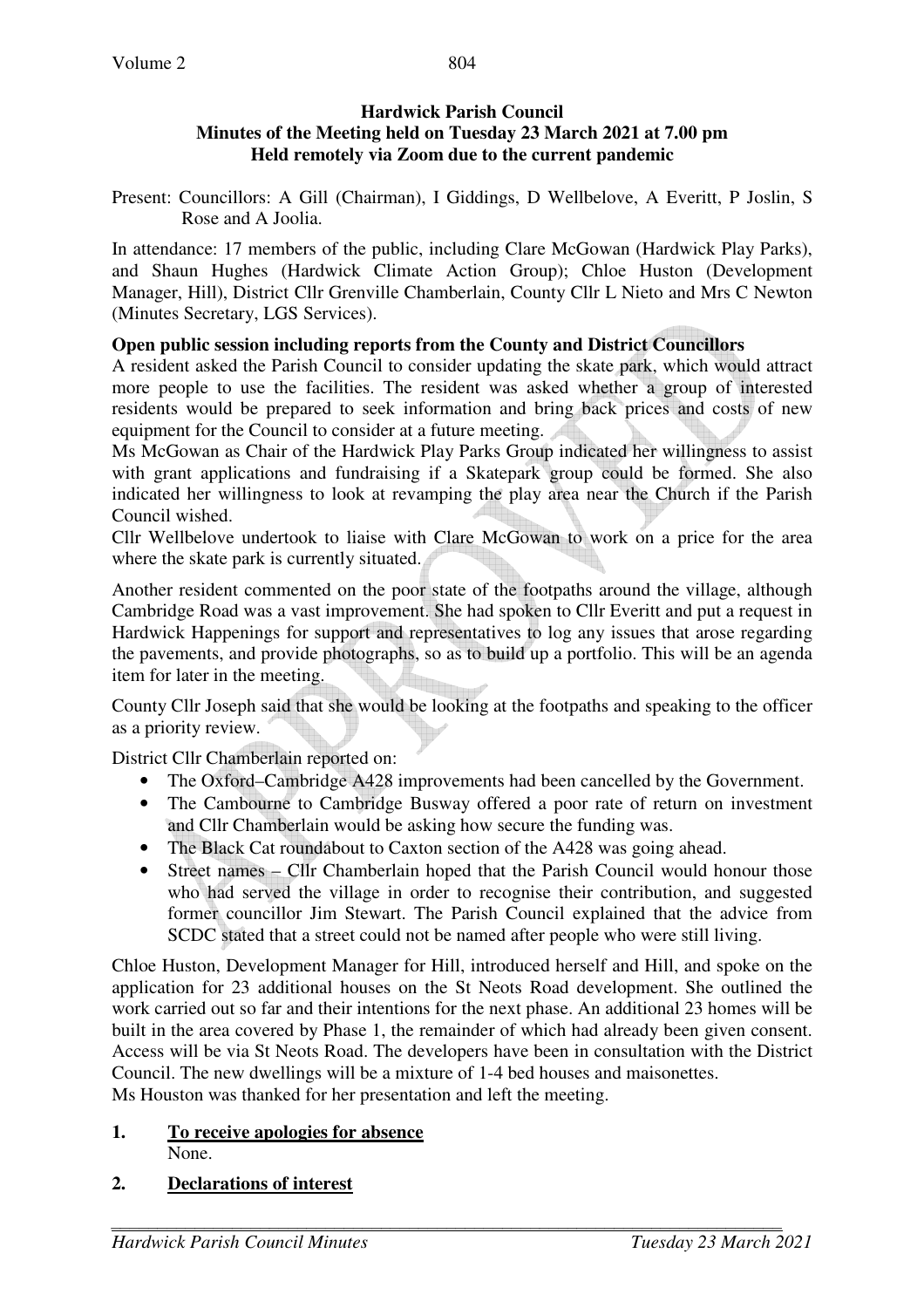- 2.1 To receive declarations of interests from Cllrs on items on the agenda and details of dispensations held Cllr Rose declared a non-pecuniary interest in item 4.4 as a founder member and life member of HSSC. Cllrs Giddings, Wellbelove and Everitt declared a non-pecuniary interest in item 4.4 as HSSC members.
- 2.2 To receive written requests for dispensation and grant any as appropriate for items on this agenda None.
- **3. To approve the minutes of the February meeting and the meeting on 9 March 2021**

RESOLVED that the minutes of the meeting on 23 February be approved and signed by the Chairman as a true record. (Prop IG, 2nd DW, carried with 6 in favour and 1 abstention)

RESOLVED that the minutes of the meeting on 9 March be deferred to the next meeting as they were not yet available.

- **4. Matters arising or deferred from the last or previous meetings for discussion/decision**
- 4.1 (4.2) Millers Way improvements and to consider response from MS Ford RESOLVED to note correspondence from MS Ford which suggested that the specification be amended to a heavy duty surface and that consideration would need to be given to underground services and might have planning implications and implications for connecting to the CCC highway. RESOLVED to defer this item to the next meeting pending receipt of further

information from MS Ford.

- 4.2 (4.9) Defibrillator proposal RESOLVED, as no further information had been received, that Cllr Joslin should obtain quotations and bring a recommendation to the next meeting.
- 4.3 (3.3 of 9.3.21) To consider the renewal of the admin support contract On a proposition by the Chairman, it was agreed to defer this item to the end of the meeting.
- 4.4 (4.10) Pavilion ceiling to consider correspondence from HSSC RESOLVED, given that the roof had now been tiled and should dry out, to inform HSSC that the Parish Council will look at the situation later in the year and consider the matter when HSSC is open and running again.

## **5. Finance, procedure and risk assessment**

5.1 To consider any quotes for urgent work required because of risk and Clerk's use of delegated powers

RESOLVED to note that the Clerk used delegated powers to order a new toddler swing seat for Egremont Road Play Park at a cost of £240.00 plus VAT.

5.2 To receive play areas and skate park inspection reports and consider if any work is required

RESOLVED noting that there was litter in the skate park area, to ask the litter picker to clear the skate park.

There is a bin next to the park which is unused.

RESOLVED noting that the home made skate ramp was still in place, although small parts had been removed, that Cllr Wellbelove should remind the residents when contacting them tomorrow.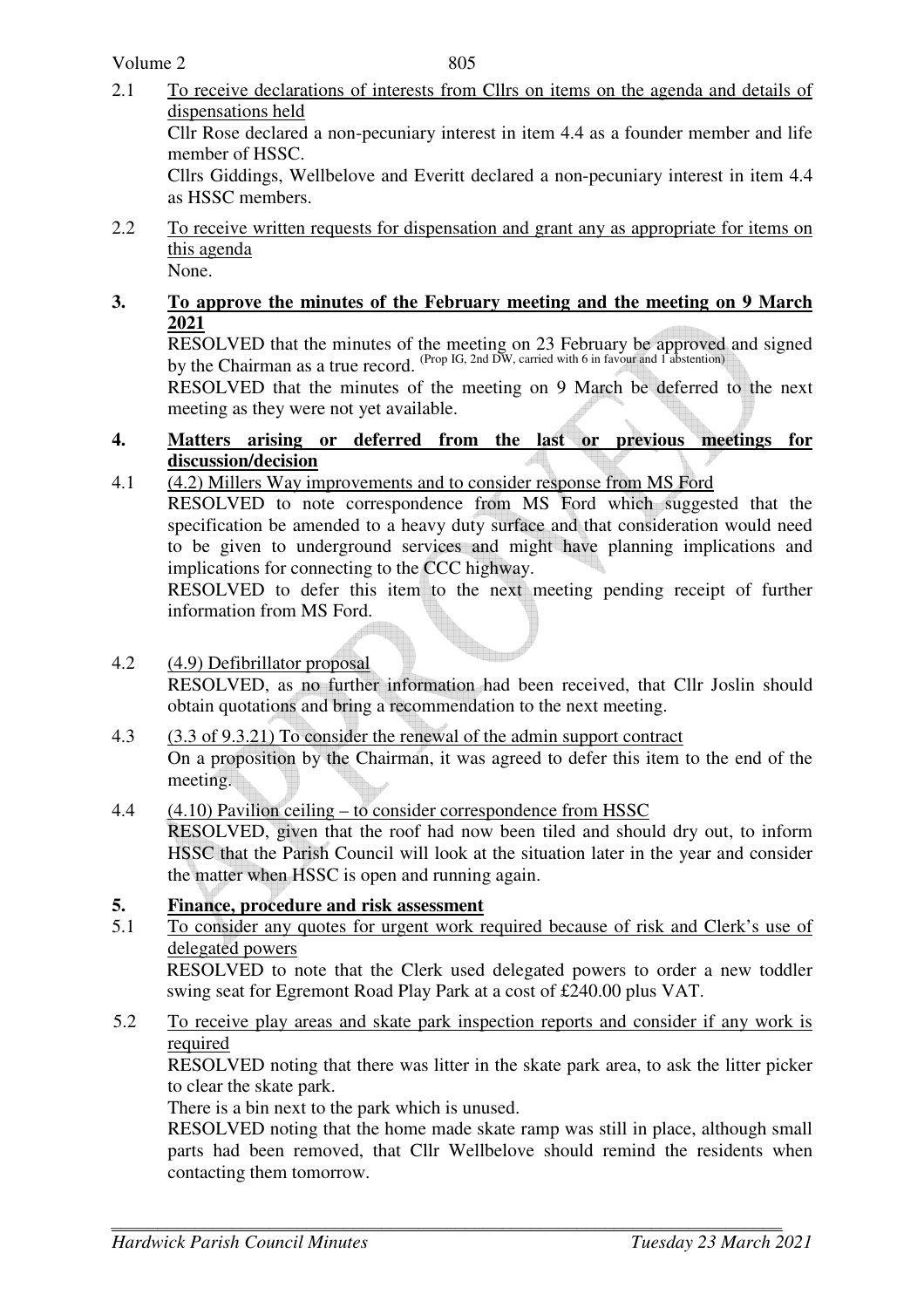806

5.3 To receive the financial report and approve the payment of bills

RESOLVED that the payments as listed in the finance report should be paid. <sup>(Prop PJ, 2nd</sup>) IG, unanimous)

| Salaries and pensions        | £539.27  |
|------------------------------|----------|
| AMA (Architects fee)         | £5664.00 |
| RPM (Cradle seat)            | £288.00  |
| LGS Services (Admin support) | £1450.27 |
|                              |          |

Credits, including £17311.30 from Persimmon Homes for the Miller's Way transfer and a resident's contribution towards trees, were noted.

#### **6. Correspondence/communications received**

6.1 Resident – request to use wood from the spinney between Ashmead Drive and Sudeley Grove

 RESOLVED, noting that the Council had always wished the area to be left for wildlife and the environment, and that it had carried out bramble clearance, that the Council wishes to keep the area as a wild area as it is now and just keep the path clear. (Prop IG, 2nd AE, unanimous)

RESOLVED to respond that if residents wished to get together to clear the brambles on the path, the Council would be willing for them to do so subject to their contacting Cllr Giddings to arrange to meet beforehand and discuss what work needed to be carried out.  $(\text{Prop }AG, 2nd \text{ AI}, \text{unanimous})$ 

6.2 Resident request for a lamp post to be placed near the Bramley Way end of Grenadier Walk

 RESOLVED noting that the problem lay with the trees, to ask the residents to cut back the trees so that the light could shine through.

- 6.3 Resident request to replace fence on boundary with Parish Council owned land at Sudeley Grove and clear vegetation from the Council's land adjacent to the fence RESOLVED to respond that the resident should not remove Parish Council owned trees to put the fence in but that they may remove any adjacent scrub or weeds. <sup>(Prop AG,</sup> 2nd SR, unanimous)
- 6.4 SCDC Grace Crescent S106 Agreement (Community Transport) to appoint two members to sign the indemnity agreement RESOLVED to appoint Cllrs Gill and Joslin to sign the agreement, witnessed by Cllr Giddings. (Prop AG, 2nd SR, unanimous)
- 6.5 SCDC Road naming for St Neots Road development

 RESOLVED to respond that the Parish Council does not support the name "Newman" but wishes to use a theme for the naming of roads after past residents of Hardwick who have contributed greatly to the community.

 A proposal (PJ) to defer submitting names and consult the village was not seconded. A proposal (AG) to respond submitting the theme without names was not seconded. RESOLVED to submit the list of names suggested by Cllr Rose when responding. <sup>(Prop</sup>) AE, 2nd IG, carried with 6 in favour and 1 abstention)

# **7. Planning Applications and Decision notices and tree works applications**<br> **7.1** Planning applications received since the last meeting

- Planning applications received since the last meeting None.
- 7.2 SCDC and appeal decision notices to note
- 7.2.1 21/00128/HFUL 3 Manor Crescent Single storey front extension Permission granted.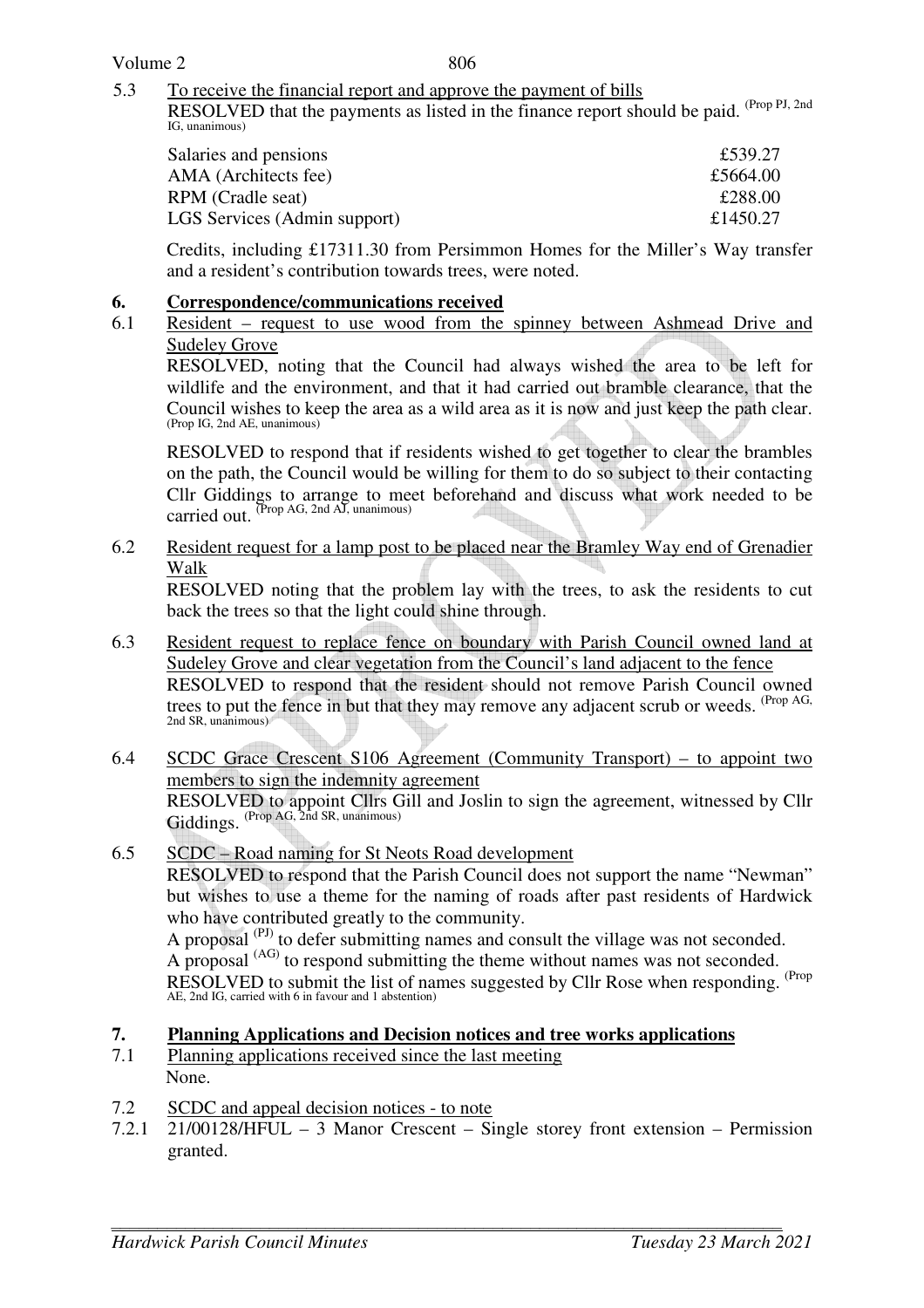Volume 2

- 7.2.2 21/00074/S73 45 Meridian Close S73 to vary Condition 2 of planning permission S/3541/19/FL (single storey rear side and front extension) to change of roof to front/side extension from flat roof to pitched roof – Permission granted.
- 7.2.3 S/3064/16/COND21 Land South of 279 Neots Road Submission of details required by Condition 21 (Cycle storage) of planning permission S/3064/16/OL – Condition discharged in full.
- 7.2.4 20/02728/COND5 Land south of 279 St Neots Road Submission of details required by Condition 5 (Cycle storage) of reserved matters approval 20/02728/REM – Condition discharged in full
- 7.2.5 20/02728/COND2 As above, Condition 2 (Materials) Condition discharged in full
- 7.2.6 20/02728/COND4 As above, Condition 4 (Substation) Condition discharged in full
- 7.2.7 20/02568/FUL Former Gestamp Factory, Bourn Airfield Hybrid planning application consisting of full planning permission for Phase 1 and outline planning permission with all matters reserved except access for Phase 2 of the redevelopment of the former Gestamp Factory site at Bourn Airfield for up to 26,757sqm/288,000sqft of commercial floorspace purposes (use class B1c light industry, B1b research and development and B8 warehouse and distribution with supplementary use classes A3 restaurant and cafe, D1 day nursery/creche, D2 gym), associated car parking and service yards, external earthworks, attenuation basins and landscaping. This application is subject to an Environmental Impact Assessment – Permission granted.
- 7.3 Tree works applications None.

## **8. Members reports and items for information only**

8.1 New Housing Developments and Planning Obligations Cllr Wellbelove left the meeting at 8.59 pm and returned a few moments later. Cllr Giddings left the meeting at 9.00 pm and returned a few moments later. RESOLVED to defer discussion of the pre-application for 23 dwellings at St Neots Road and prioritising the S106 contributions until a formal application is received, noting that CCC requirements will be separate to the S106.

RESOLVED to comment at the planning stage and make a list of spends outstanding on S106 from former developments and what monies might be forthcoming from any approvals and defer discussion to the next meeting.

- 8.2 Proposal that the Council replaces the Parish Council notice board with a 3-door modern board using the centre panel for putting the Map of the Village RESOLVED to order a new notice board at an approximate cost of £1413.98. RESOLVED, given that the footpath renovations are taking place in the vicinity, that Cllr Everitt should ask that the installation be co-ordinated with the footpath works. (Prop AJ, 2nd AG, unanimous)
- 8.3 Main Street Kiosk Proposal that the Council replaces some panes, clear the area around the kiosk, replace the transom sign which says Hardwick and get the bulb fixed/looked into

RESOLVED that the meeting be adjourned at 21.38 pm and that items 3.4 to 8.7 inclusive be deferred to an additional meeting to be held on Tuesday 30 March at 7.00 pm. (Prop AE 2nd PJ unopposed)

4.5 (3.3 of 9.3.21) To consider the renewal of the admin support contract The Minutes Secretary left the meeting and did not return The Council asked the Chairman to send a copy of the renewal terms of the LGS-Services contract to each Councillor.